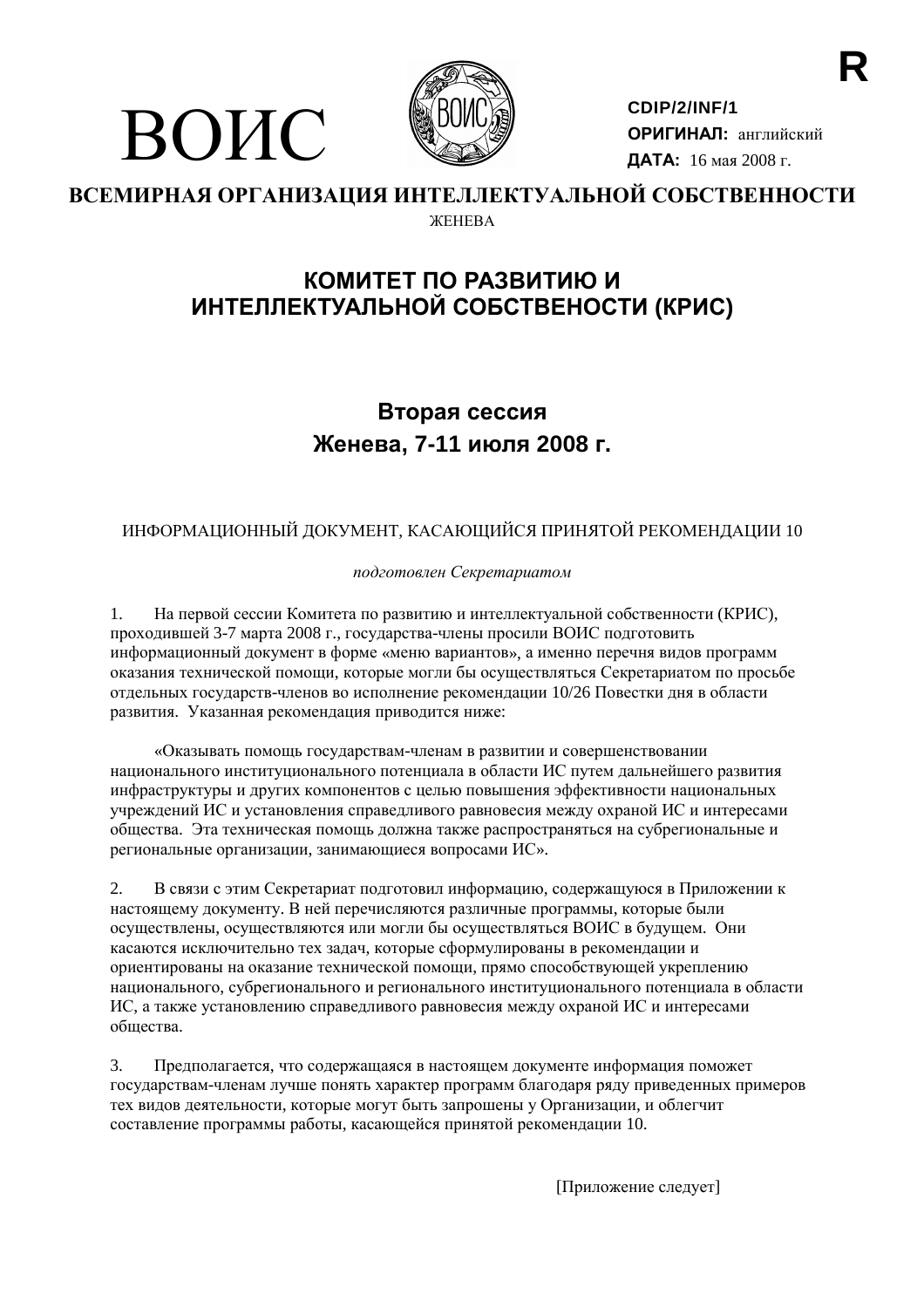## $CDIP/2/INF/1$

#### ПРИЛОЖЕНИЕ

# ПРОГРАММЫ, КАСАЮЩИЕСЯ ПРИНЯТОЙ РЕКОМЕНДАЦИИ 10.

| Название/характер<br>программы<br>технической помощи | Целевые<br>учреждения/<br>бенефициары                   | Задачи                                                                                                                                                                                | Виды деятельности                                                                                                                                                                                                                                                                                                                                                                                                                     | Ожидаемые результаты                                                                                                                                                                                                                                   |
|------------------------------------------------------|---------------------------------------------------------|---------------------------------------------------------------------------------------------------------------------------------------------------------------------------------------|---------------------------------------------------------------------------------------------------------------------------------------------------------------------------------------------------------------------------------------------------------------------------------------------------------------------------------------------------------------------------------------------------------------------------------------|--------------------------------------------------------------------------------------------------------------------------------------------------------------------------------------------------------------------------------------------------------|
| 1. Программа<br>разработки политики                  | Государственные<br>учреждения;<br>директивные<br>органы | Обмен информацией,<br>ознакомление с основными<br>принципами и механизмами и<br>обучение руководителей,<br>советников по политическим<br>вопросам и других старших<br>должностных лиц | - Организация Академией ВОИС учебных занятий на<br>национальном, региональном и межрегиональном<br>уровнях;<br>- Организация Академией специальных занятий,<br>посвященных актуальным вопросам, для конкретных<br>целевых аудиторий;<br>- Уделение в ходе проведения таких занятий<br>повышенного внимания вопросу о том, как следует<br>создавать сбалансированную систему ИС;<br>- Обсуждение в ходе занятий Повестки дня в области | Углубление понимания<br>политиками актуальности и<br>важности интеллектуальной<br>собственности и укрепление<br>потенциала для обеспечения<br>анализа, формулирования и<br>осуществления взвешенной<br>политики в области ИС в<br>государствах-членах. |
|                                                      |                                                         | Содействие в обновлении                                                                                                                                                               | развития.                                                                                                                                                                                                                                                                                                                                                                                                                             |                                                                                                                                                                                                                                                        |
| 2. Оказание правовой<br>помощи                       | Государственные                                         | законодательства в области ИС и                                                                                                                                                       | - Консультирование по проектам законов и<br>подзаконных актов;                                                                                                                                                                                                                                                                                                                                                                        | Обновление развивающимися<br>странами и НРС, а также                                                                                                                                                                                                   |
| развивающимся и                                      | учреждения;<br>директивные                              | оказание правовой помощи с                                                                                                                                                            |                                                                                                                                                                                                                                                                                                                                                                                                                                       | странами с переходной                                                                                                                                                                                                                                  |
| наименее развитым                                    | органы                                                  | учетом конкретных потребностей                                                                                                                                                        | - Участие в совещания;                                                                                                                                                                                                                                                                                                                                                                                                                | экономикой законодательства в                                                                                                                                                                                                                          |
| странам, а также                                     |                                                         | каждой страны, в том числе по                                                                                                                                                         |                                                                                                                                                                                                                                                                                                                                                                                                                                       | области ИС с учетом своих                                                                                                                                                                                                                              |
| странам с переходной                                 |                                                         | аспектам, касающимся                                                                                                                                                                  | - Направление миссий экспертов и приглашение                                                                                                                                                                                                                                                                                                                                                                                          | международных обязательств и                                                                                                                                                                                                                           |
| экономикой                                           |                                                         | обеспечения выполнения                                                                                                                                                                | государственных должностных лиц для участия в                                                                                                                                                                                                                                                                                                                                                                                         | задач в области развития и                                                                                                                                                                                                                             |
|                                                      |                                                         | международных договоров в                                                                                                                                                             | консультациях;                                                                                                                                                                                                                                                                                                                                                                                                                        | расширение возможностей                                                                                                                                                                                                                                |
|                                                      |                                                         | рамках национального                                                                                                                                                                  |                                                                                                                                                                                                                                                                                                                                                                                                                                       | политиков и экспертов-юристов                                                                                                                                                                                                                          |
|                                                      |                                                         | законодательства, исходя из                                                                                                                                                           | - Подготовка переговорщиков и составителей                                                                                                                                                                                                                                                                                                                                                                                            | по принятию решений                                                                                                                                                                                                                                    |
|                                                      |                                                         | имеющихся законодательных                                                                                                                                                             | нормативных документов; и                                                                                                                                                                                                                                                                                                                                                                                                             | относительно использования                                                                                                                                                                                                                             |
|                                                      |                                                         | возможностей и конкретных                                                                                                                                                             |                                                                                                                                                                                                                                                                                                                                                                                                                                       | правовых альтернатив и                                                                                                                                                                                                                                 |
|                                                      |                                                         | нужд каждой страны                                                                                                                                                                    | - Консультирование по вопросам, касающимся                                                                                                                                                                                                                                                                                                                                                                                            | гибкостей, предусматриваемых                                                                                                                                                                                                                           |
|                                                      |                                                         |                                                                                                                                                                                       | присоединения к международным договорам, включая                                                                                                                                                                                                                                                                                                                                                                                      | международными документами,                                                                                                                                                                                                                            |
|                                                      |                                                         |                                                                                                                                                                                       | региональные соглашения, и их выполнения, с учетом                                                                                                                                                                                                                                                                                                                                                                                    | включая Соглашение ТРИПС, в                                                                                                                                                                                                                            |
|                                                      |                                                         |                                                                                                                                                                                       | приоритетов и задач в области развития и гибкостей,                                                                                                                                                                                                                                                                                                                                                                                   | законодательстве своих                                                                                                                                                                                                                                 |
|                                                      |                                                         |                                                                                                                                                                                       | предусматриваемых международными соглашениями.                                                                                                                                                                                                                                                                                                                                                                                        | соответствующих стран.                                                                                                                                                                                                                                 |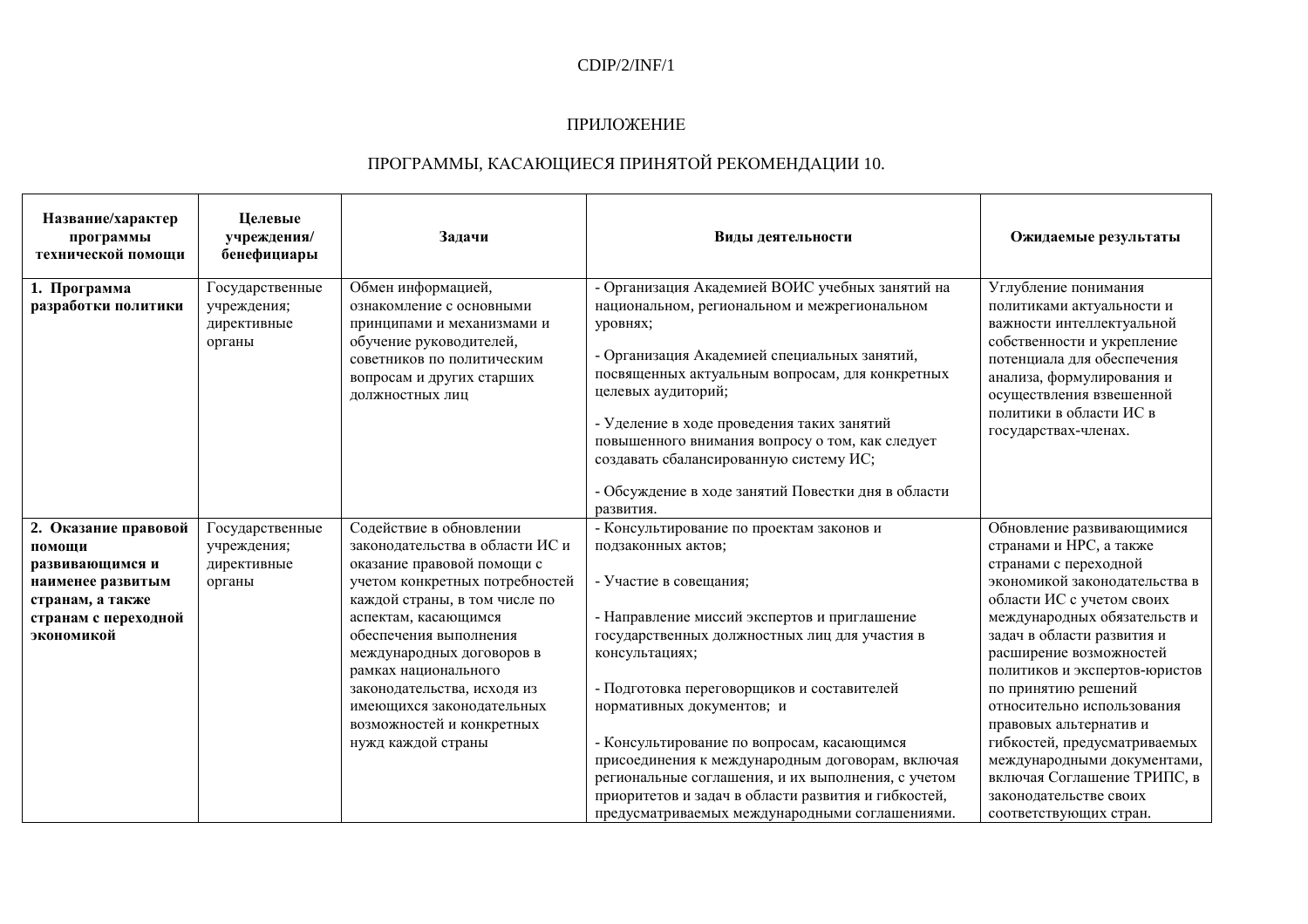| Название/ характер<br>программы<br>технической помощи | Целевые<br>учреждения/<br>бенефициары | Задачи                         | Виды деятельности                                      | Ожидаемые результаты         |
|-------------------------------------------------------|---------------------------------------|--------------------------------|--------------------------------------------------------|------------------------------|
| 3. Разработка                                         | Государственные                       | Оказание помощи государствам-  | - Поддержка в проведении аудита в области ИС в         | Оценка возможностей и        |
| национальных                                          | учреждения;                           | членам в осуществлении их      | качестве первого шага на пути оценки потребностей,     | потребностей в области ИС и  |
| стратегий в области                                   | директивные                           | проектов разработки            | проблем, возможностей и преимуществ;                   | составление плана реализации |
| интеллектуальной                                      | органы                                | национальных стратегий в       |                                                        | национальных стратегий в     |
| собственности                                         |                                       | области ИС, направленных на    | - Проведение совещаний для оказания помощи в           | области ИС в различных       |
|                                                       |                                       | интеграцию интеллектуальной    | составлении плана действий или формулировании          | отраслях/секторах.           |
|                                                       |                                       | собственности в национальную   | политики в области ИС, интегрированных в               |                              |
|                                                       |                                       | политику в отношении           | национальные планы и политику в области развития; и    | Увеличение числа стран,      |
|                                                       |                                       | образования, здравоохранения,  |                                                        | разрабатывающих политику и   |
|                                                       |                                       | сельского хозяйства, науки и   | - Проведение мероприятий с участием представителей     | стратегии в области ИС и     |
|                                                       |                                       | техники, инноваций, финансов и | различных секторов в целях обеспечения реализации      | планы в области развития,    |
|                                                       |                                       | внешней торговли, с учетом     | политики в области ИС или ряда стратегий в области ИС. | отвечающие национальным      |
|                                                       |                                       | национальных потребностей и    |                                                        | потребностям и задачам.      |
|                                                       |                                       | задач развития. В рамках таких |                                                        |                              |
|                                                       |                                       | стратегий повышенное внимание  |                                                        | Оказание содействия в        |
|                                                       |                                       | можно было бы уделить          |                                                        | интеграции политики и        |
|                                                       |                                       | определению целей, механизмов, |                                                        | стратегии в области ИС в     |
|                                                       |                                       | направлений политики и мер для |                                                        | национальную и               |
|                                                       |                                       | создания потенциала знаний и   |                                                        | секторальную политику в      |
|                                                       |                                       | технологий и обеспечения       |                                                        | области развития и           |
|                                                       |                                       | доступа к ним, расширения      |                                                        | обеспечении учета            |
|                                                       |                                       | возможностей национальных      |                                                        | общегосударственных задач и  |
|                                                       |                                       | предприятий и учреждений по    |                                                        | общественных интересов в     |
|                                                       |                                       | охране прав ИС и поощрения     |                                                        | рамках систем ИС.            |
|                                                       |                                       | коммерциализации и широкого    |                                                        |                              |
|                                                       |                                       | распространения технологий и   |                                                        |                              |
|                                                       |                                       | творческих произведений.       |                                                        |                              |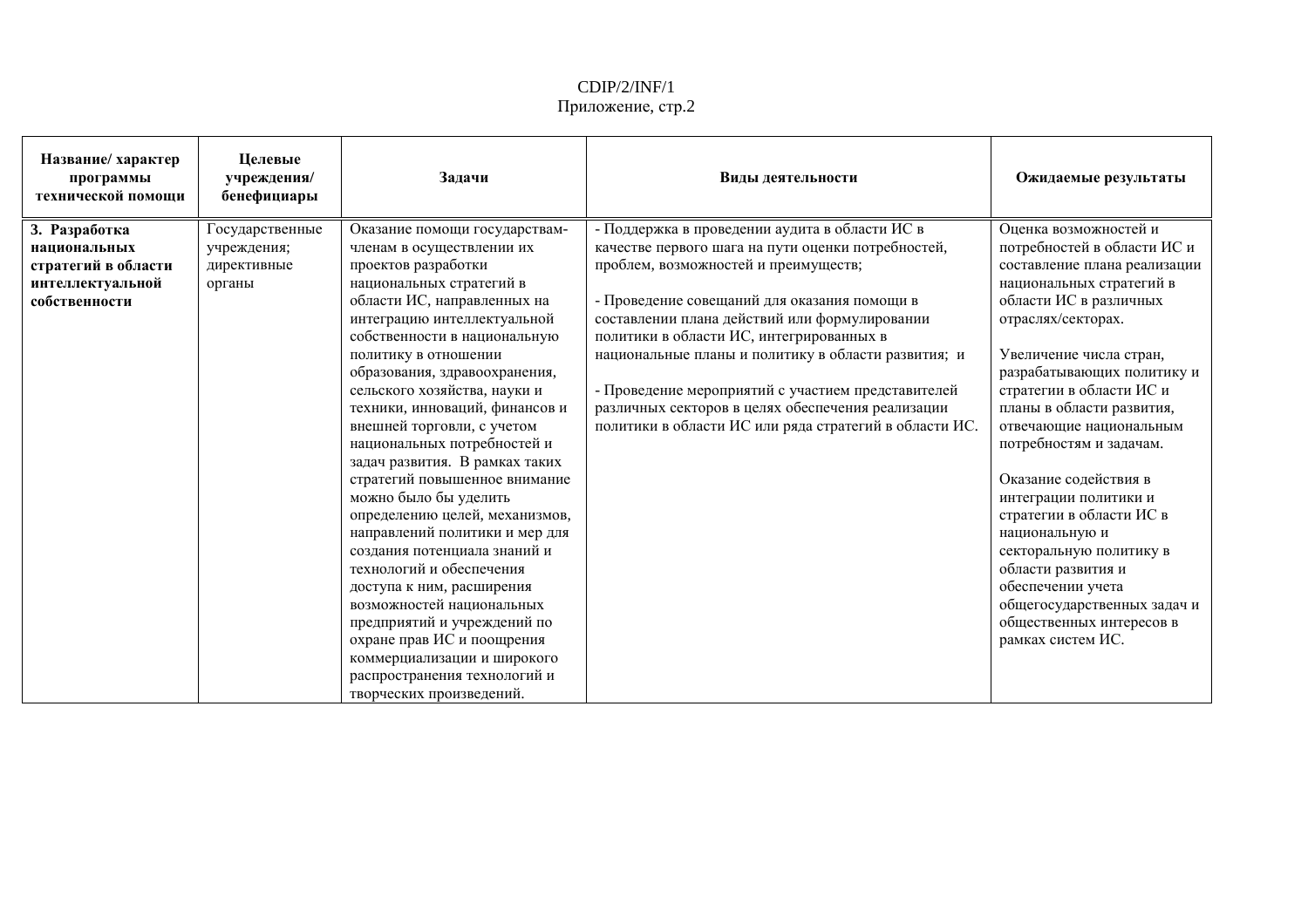| Название/ характер                                                                                                                                                                             | Целевые                                                     |                                                                                                                                                                                                                                                                                                                                                                                 |                                                                                                                                                                                                                                                                                                                                                                                                                                                                                                                                                                                                                                                                                                                                                                                                                                                                                                                                                                                                                                                                                                 |                      |
|------------------------------------------------------------------------------------------------------------------------------------------------------------------------------------------------|-------------------------------------------------------------|---------------------------------------------------------------------------------------------------------------------------------------------------------------------------------------------------------------------------------------------------------------------------------------------------------------------------------------------------------------------------------|-------------------------------------------------------------------------------------------------------------------------------------------------------------------------------------------------------------------------------------------------------------------------------------------------------------------------------------------------------------------------------------------------------------------------------------------------------------------------------------------------------------------------------------------------------------------------------------------------------------------------------------------------------------------------------------------------------------------------------------------------------------------------------------------------------------------------------------------------------------------------------------------------------------------------------------------------------------------------------------------------------------------------------------------------------------------------------------------------|----------------------|
|                                                                                                                                                                                                |                                                             |                                                                                                                                                                                                                                                                                                                                                                                 |                                                                                                                                                                                                                                                                                                                                                                                                                                                                                                                                                                                                                                                                                                                                                                                                                                                                                                                                                                                                                                                                                                 |                      |
| программы<br>технической помощи<br>4. Укрепление<br>механизмов<br>субрегионального,<br>регионального и<br>межрегионального<br>сотрудничества в<br>области<br>интеллектуальной<br>собственности | учреждения/<br>бенефициары<br>Государственные<br>учреждения | Задачи<br>Укрепление механизмов<br>субрегионального, регионального<br>и межрегионального<br>сотрудничества и создание<br>механизмов и партнерских сетей<br>для объединения усилий<br>широкого круга<br>заинтересованных сторон в целях<br>обеспечения<br>взаимодополняемости в рамках<br>процесса региональной<br>интеграции и<br>интернационализации<br>национальных систем ИС | Виды деятельности<br>- Координация деятельности систем ИС в целях<br>установления процедур для совместного выполнения<br>задачи предоставления прав ИС на субрегиональном или<br>региональном уровне;<br>- Поддержка в реализации региональных и<br>субрегиональных инициатив, направленных на<br>разработку субрегионального и регионального<br>законодательства в области ИС, традиционных знаний и<br>традиционных выражений культуры (например, в рамках<br>АОИС и АРОИС);<br>- Поддержка в создании сетей ведомств авторского права<br>и организаций коллективного управления правами в<br>целях обеспечения взаимодополняемости в области<br>разработки политики и стратегического планирования;<br>- Определение и объединение ресурсов и знаний в<br>интересах правообладателей и сообщества пользователей;<br>- Проведение регулярных консультаций с региональными<br>и субрегиональными организациями в целях оптимизации<br>программ и деятельности в области сотрудничества и<br>укрепления сотрудничества на региональном уровне;<br>- Создание региональных механизмов для обмена | Ожидаемые результаты |
|                                                                                                                                                                                                |                                                             |                                                                                                                                                                                                                                                                                                                                                                                 | связанной с ИС информацией, опытом, ресурсами и<br>передовой практикой;                                                                                                                                                                                                                                                                                                                                                                                                                                                                                                                                                                                                                                                                                                                                                                                                                                                                                                                                                                                                                         |                      |
|                                                                                                                                                                                                |                                                             |                                                                                                                                                                                                                                                                                                                                                                                 | - Организация специализированных учебных программ на<br>субрегиональном и региональном уровнях для обучения<br>сотрудников ведомств ИС навыкам административного<br>управления правами ИС в различных областях техники и<br>повышения их профессиональной квалификации.                                                                                                                                                                                                                                                                                                                                                                                                                                                                                                                                                                                                                                                                                                                                                                                                                         |                      |
|                                                                                                                                                                                                |                                                             |                                                                                                                                                                                                                                                                                                                                                                                 |                                                                                                                                                                                                                                                                                                                                                                                                                                                                                                                                                                                                                                                                                                                                                                                                                                                                                                                                                                                                                                                                                                 |                      |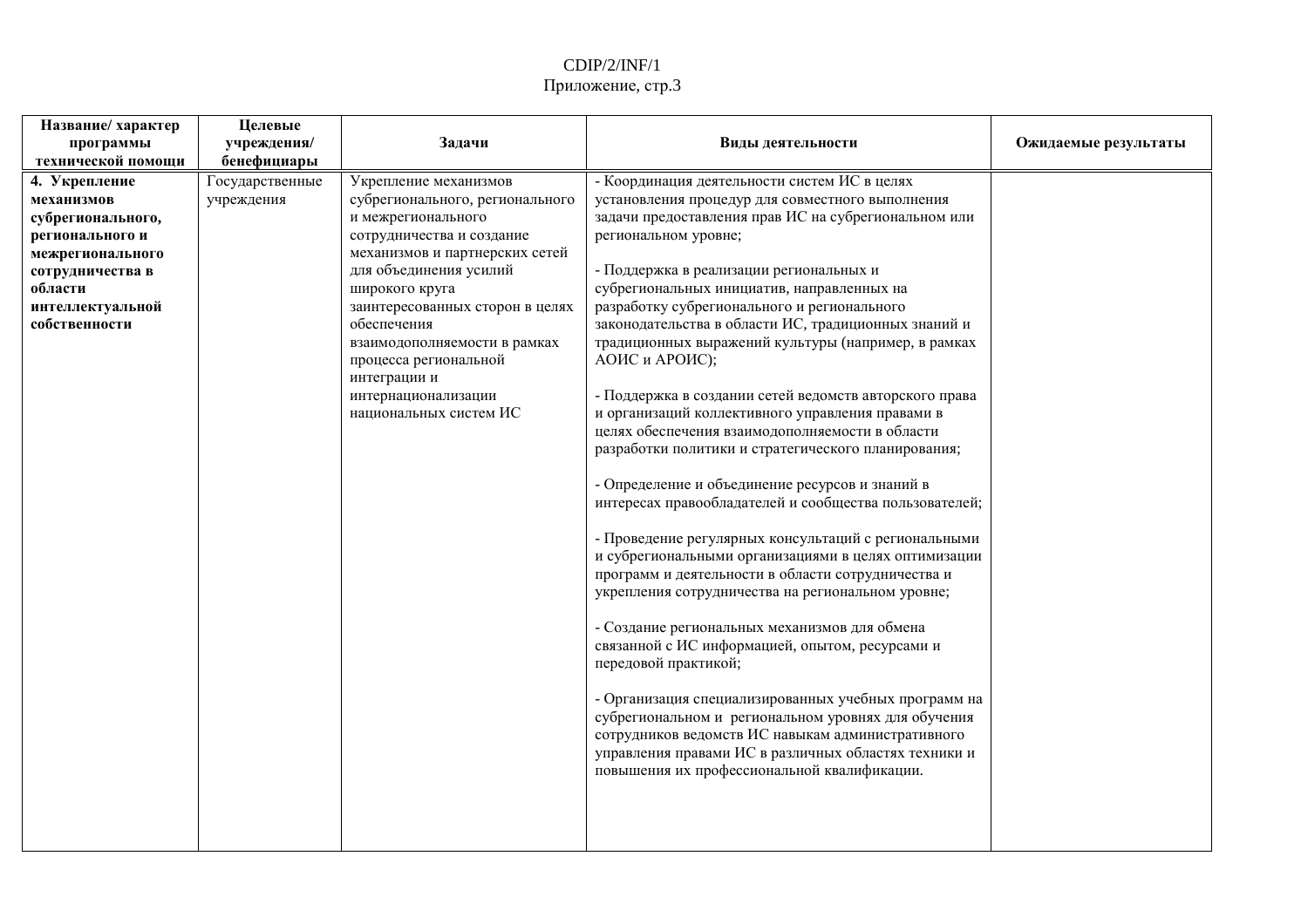| Название/ характер<br>программы<br>технической помощи                                                              | Целевые<br>учреждения/<br>бенефициары                                                                                                          | Задачи                                                                                                                                                                                                                                                                                                                       | Виды деятельности                                                                                                                                                                                                                                                                                                                                                                                                                                                                                                                                                                                                                                                                                       | Ожидаемые результаты                                                                                                                                                                                                         |
|--------------------------------------------------------------------------------------------------------------------|------------------------------------------------------------------------------------------------------------------------------------------------|------------------------------------------------------------------------------------------------------------------------------------------------------------------------------------------------------------------------------------------------------------------------------------------------------------------------------|---------------------------------------------------------------------------------------------------------------------------------------------------------------------------------------------------------------------------------------------------------------------------------------------------------------------------------------------------------------------------------------------------------------------------------------------------------------------------------------------------------------------------------------------------------------------------------------------------------------------------------------------------------------------------------------------------------|------------------------------------------------------------------------------------------------------------------------------------------------------------------------------------------------------------------------------|
| 5. Оказание<br>содействия в<br>обеспечении<br>понимания<br>политиками<br>экономической роли<br>творческих отраслей | Государственные<br>учреждения                                                                                                                  | Проведение в интересах<br>государств-членов оценок<br>экономического вклада их<br>творческих отраслей                                                                                                                                                                                                                        | - Проведение исследований, посвященных оценке<br>экономического вклада творческих отраслей;<br>- Организация двухдневных семинаров по вопросу о<br>важности оценки экономического вклада творческих<br>отраслей.                                                                                                                                                                                                                                                                                                                                                                                                                                                                                        | Определение экономического<br>вклада творческих отраслей и<br>создание потенциала на<br>уровне правительств,<br>позволяющего определять<br>области, требующие принятия<br>мер стратегического<br>характера                   |
| 6. Программа<br>профессиональной<br>ПОДГОТОВКИ                                                                     | Ведомства ИС,<br>организации<br>коллективного<br>управления<br>правами,<br>профессиональные<br>ассоциации и<br>исследовательские<br>учреждения | Профессиональная подготовка<br>должностных лиц указанных<br>учреждений и организаций<br>государств-членов                                                                                                                                                                                                                    | - Организация семинаров средней и повышенной<br>сложности и учебных курсов по промышленной<br>собственности и авторскому праву и смежным правам на<br>межрегиональном и региональном уровнях; и<br>- Включение в учебные курсы для экспертов по патентам<br>и товарным знакам, организуемые в национальных и<br>региональных ведомствах, практических занятий в целях<br>повышения качества экспертизы патентов и товарных<br>знаков.<br>С полным перечнем курсов, предусматриваемых<br>Программой профессиональной подготовки на 2008 г.,<br>можно ознакомиться не веб-сайте по адресу:<br>http://www.wipo.int/export/sites/www/academy/en/courses/pr<br>ofessional training/pdf/catalogue 2008 e.pdf. | Обучение должностных лиц<br>навыкам, позволяющим им<br>выполнять свои функции<br>таким образом, чтобы можно<br>было повысить качество<br>услуг, предлагаемых<br>соответствующими<br>ведомствами                              |
| 7. Укрепление и<br>модернизация<br>учреждений ИС                                                                   | Ведомства ИС и<br>организации<br>коллективного<br>управления<br>правами                                                                        | - Создание и укрепление<br>потенциала учреждений ИС и<br>повышение эффективности<br>выполняемых ими функций по<br>административному управлению<br>правами ИС и оказанию услуг,<br>ориентированных на<br>пользователей, благодаря<br>действенному применению<br>современных методов управления<br>и информационно-технических | - Направление экспертных/консультационных миссий для<br>оценки конкретных нужд и потребностей<br>соответствующих стран в создании или укреплении<br>учреждений ИС в целях обеспечения административного<br>управления правами ИС в соответствии с планами в<br>области развития;<br>- Разработка и создание надежных, современных и<br>удобных для пользования систем сбора и обработки<br>данных в целях модернизации рабочих процедур<br>учреждений ИС путем установки и адаптации пакета                                                                                                                                                                                                             | - Модернизация и повышение<br>эффективности<br>инфраструктуры и<br>учреждений ИС и<br>обеспечение оказания ими<br>эффективных,<br>ориентированных на<br>пользователей услуг;<br>- Выполнение ведомствами<br>ИС юридических и |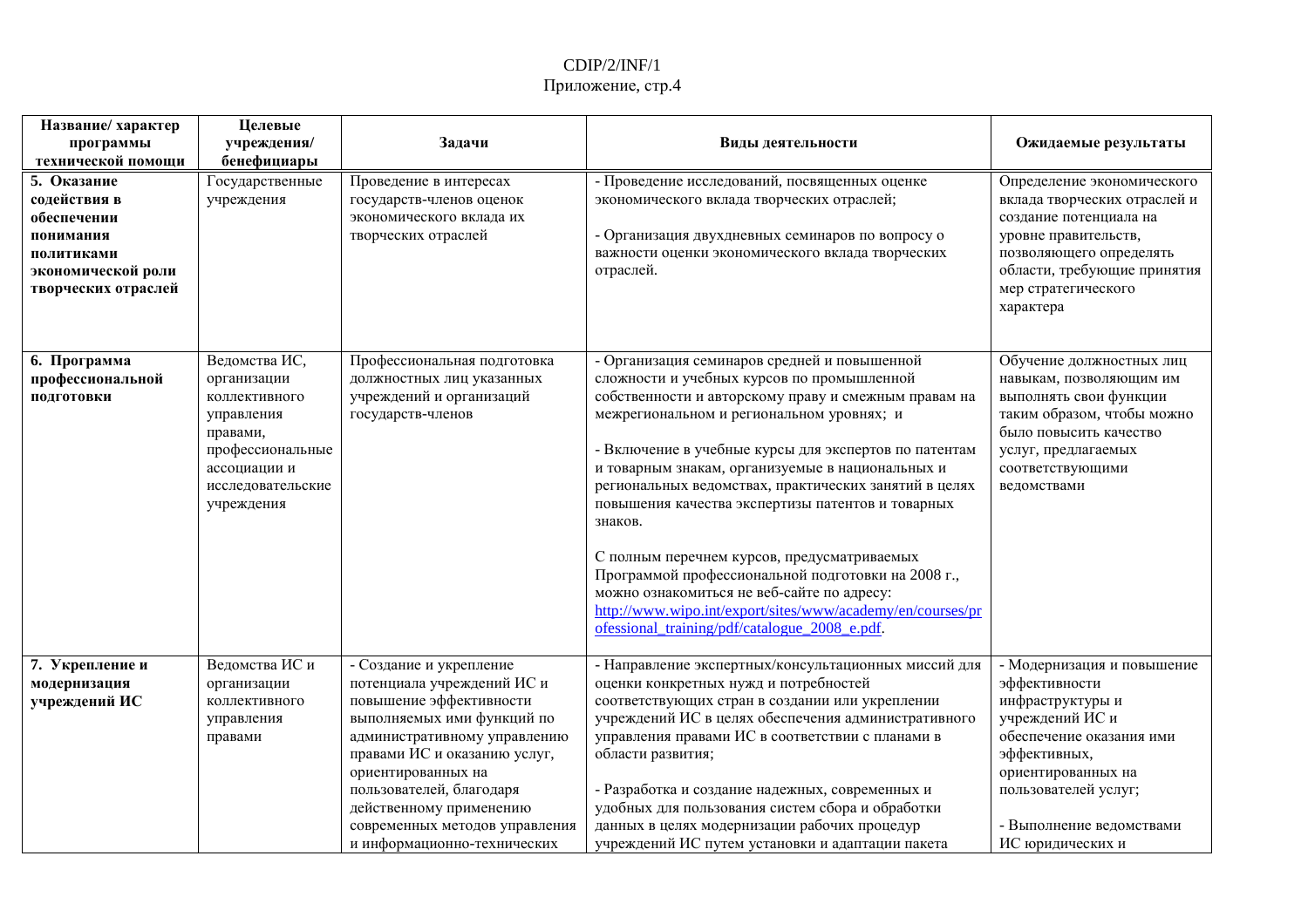| Название/ характер | Целевые     |                                 |                                                                                                       |                                                 |
|--------------------|-------------|---------------------------------|-------------------------------------------------------------------------------------------------------|-------------------------------------------------|
| программы          | учреждения/ | Задачи                          | Виды деятельности                                                                                     | Ожидаемые результаты                            |
| технической помощи | бенефициары |                                 |                                                                                                       |                                                 |
|                    |             | систем и инфраструктуры; и      | программного обеспечения «Автоматизированная<br>система промышленной собственности» (IPAS),           | процедурных требований,<br>касающихся заявок на |
|                    |             | Укрепление потенциала           | предназначенного для ведомств промышленной                                                            | патенты, товарные знаки,                        |
|                    |             | национальных и региональных     | собственности, и пакета программного обеспечения                                                      | географические указания и                       |
|                    |             | ведомств ИС, с тем чтобы они    | «AFRICOS», предназначенного для малых и средних                                                       | промышленные образцы;                           |
|                    |             | оказывали оперативные,          | организаций коллективного управления авторским                                                        |                                                 |
|                    |             | ориентированные на              | правом;                                                                                               | - Факультативная регистрация                    |
|                    |             | пользователей и                 |                                                                                                       | ведомствами авторского                          |
|                    |             | высококачественные услуги и     | - Разработка пособий и методических рекомендаций для                                                  | права произведений для                          |
|                    |             | удовлетворяли растущий спрос со | административного управления правами ИС в                                                             | облегчения доступа широкой                      |
|                    |             | стороны пользователей,          | соответствии с действующим законодательством в                                                        | публики к использованию                         |
|                    |             | представляющих частный и        | области ИС той или иной страны;                                                                       | прав и произведений,                            |
|                    |             | государственный сектора, и      |                                                                                                       | относящихся к                                   |
|                    |             | других пользователей.           | - Консультирование по вопросам обновления рабочих<br>методов и оптимизации функционирования ведомств; | общественному достоянию.                        |
|                    |             |                                 |                                                                                                       | - Точная идентификация в                        |
|                    |             |                                 | - Организация обучения персонала методам                                                              | реальном масштабе времени                       |
|                    |             |                                 | корпоративного руководства и предоставление                                                           | организациями коллективного                     |
|                    |             |                                 | соответствующих консультационных услуг в целях                                                        | управления правами                              |
|                    |             |                                 | улучшения управления ведомствами промышленной                                                         | произведений и авторов для                      |
|                    |             |                                 | собственности и авторского права, а также                                                             | обеспечения быстрого                            |
|                    |             |                                 | организациями коллективного управления авторским                                                      | распределения роялти между                      |
|                    |             |                                 | правом; и                                                                                             | правообладателями и                             |
|                    |             |                                 |                                                                                                       | распространения                                 |
|                    |             |                                 | - Поддержка в проведении форумов по вопросам                                                          | соответствующей                                 |
|                    |             |                                 | административного управления правами ИС для                                                           | информации среди                                |
|                    |             |                                 | экспертов высокого уровня из развивающихся и развитых<br>стран для:                                   | пользователей;                                  |
|                    |             |                                 |                                                                                                       | - Другие положительные                          |
|                    |             |                                 | а) обмена опытом и обсуждения путей улучшения                                                         | результаты включают                             |
|                    |             |                                 | процессов, процедур и практики в области управления<br>ведомствами ИС; и                              | следующее:                                      |
|                    |             |                                 |                                                                                                       | а) повышение эффективности;                     |
|                    |             |                                 | b) изучения передовых методов и рассмотрения путей                                                    |                                                 |
|                    |             |                                 | адаптации и усовершенствования процедур обработки                                                     | <b>b)</b> сокращение времени                    |
|                    |             |                                 | информации и документации по административным                                                         | обработки;                                      |
|                    |             |                                 | вопросам и ИС, а также процедур автоматизации.                                                        |                                                 |
|                    |             |                                 |                                                                                                       | с) создание национальных баз                    |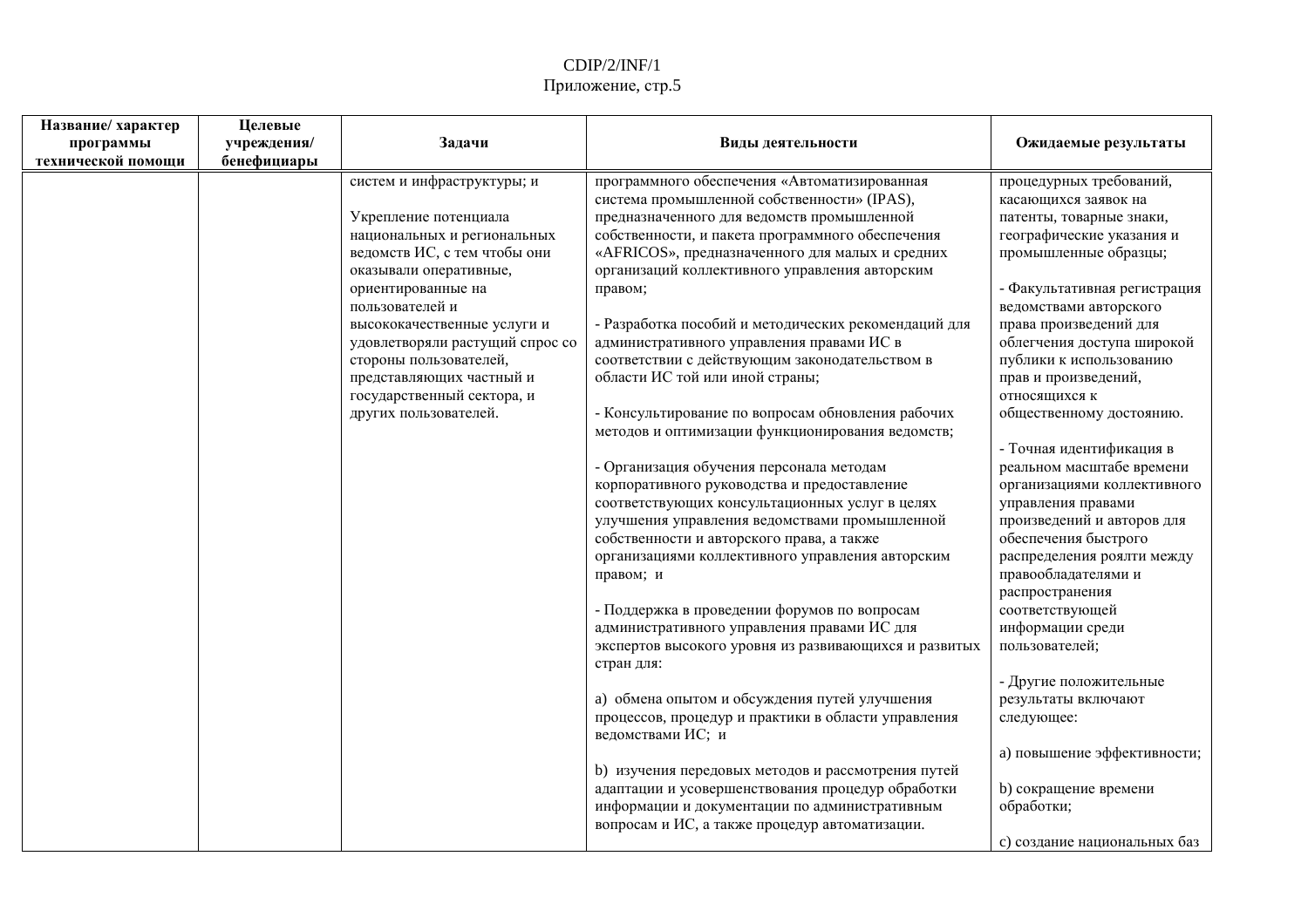| Название/ характер<br>программы | Целевые<br>учреждения/ | Задачи                         | Виды деятельности                                     | Ожидаемые результаты                                                                               |
|---------------------------------|------------------------|--------------------------------|-------------------------------------------------------|----------------------------------------------------------------------------------------------------|
| технической помощи              | бенефициары            |                                |                                                       |                                                                                                    |
|                                 |                        |                                |                                                       | данных об ИС;                                                                                      |
|                                 |                        |                                |                                                       | d) сокращение объема<br>невыполненной работы;                                                      |
|                                 |                        |                                |                                                       | е) обучение персонала<br>учреждений необходимым<br>навыкам и повышение уровня<br>его квалификации; |
|                                 |                        |                                |                                                       | f) налаживание электронной<br>связи в рамках договоров<br>ВОИС; и                                  |
|                                 |                        |                                |                                                       | g) налаживание партнерских<br>отношений между<br>учреждениями ИС и<br>сообществом пользователей.   |
| 8. Разработка                   | Государственные        | - Повышение                    | - Организация стратегически важных семинаров и        | - Расширение знаний                                                                                |
| потенциала в целях              | учреждения;            | информированности политиков и  | форумов для политиков и старших должностных лиц       | политиков и старших                                                                                |
| обеспечения более               | ведомства ИС           | старших должностных лиц        | учреждений ИС с целью обсуждения новых вопросов в     | должностных лиц учреждений                                                                         |
| четкого понимания и             |                        | ведомств ИС развивающихся      | области ИС, таких, как традиционные знания, авторское | ИС, необходимых им для                                                                             |
| эффективного                    |                        | стран - с особым упором на НРС | право в цифровой среде, роль ИС в экономическом       | разработки и осуществления                                                                         |
| административного               |                        | - по новым вопросам в сфере ИС | развитии, гибкости в системе ИС, ИС и общественное    | надлежащей и взвешенной                                                                            |
| управления ИС в                 |                        | и организация для них форума с | здравоохранение, использование патентной информации   | политики в области ИС в                                                                            |
| соответствии с                  |                        | целью обсуждения этих вопросов | в стратегических целях, повышение роли учреждений ИС  | своих соответствующих                                                                              |
| национальными                   |                        | и обмена по ним мнениями;      | в области национального развития и т.п., и обмена     | странах;                                                                                           |
| приоритетами в                  |                        |                                | мнения по этим вопросам;                              |                                                                                                    |
| области развития и              |                        | - Поддержка в реализации       |                                                       | - Укрепление технического и                                                                        |
| задачами                        |                        | национальных планов и          | - Включение в программу таких форумов большего числа  | управленческого потенциала                                                                         |
| общегосударственной             |                        | инициатив - путем              | тем, касающихся охраны ИС, задач общегосударственной  | людских ресурсов                                                                                   |
| политики, включая               |                        | предоставления необходимой     | политики и общественных интересов;                    | учреждений ИС с учетом                                                                             |
| установление                    |                        | технической помощи и           |                                                       | потребностей                                                                                       |
| справедливого                   |                        | консультационных услуг - в     | - Организация совещаний, учебных курсов,              | усовершенствованной и                                                                              |
| равновесия между                |                        | целях создания и укрепления    | ознакомительных поездок и миссий экспертов по         | модернизированной системы                                                                          |
| охраной ИС и                    |                        | национальной инфраструктуры,   | конкретным вопросам, представляющим интерес для       | административного                                                                                  |
| интересами общества             |                        | институционального потенциала  | государств-членов, включая вопросы, которые           | управления правами ИС;                                                                             |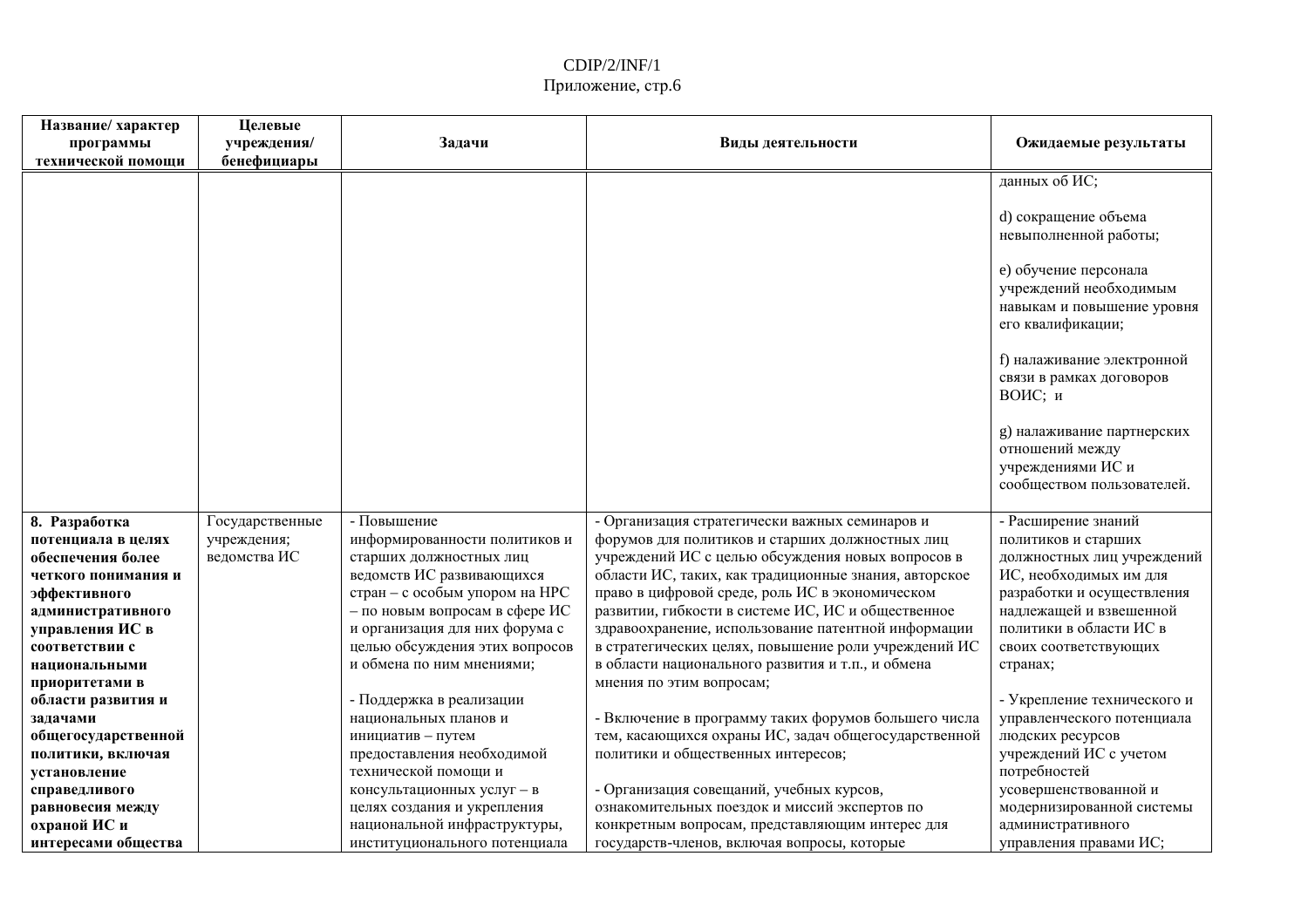| Название/ характер<br>Целевые<br>учреждения/<br>Задачи<br>программы<br>технической помощи<br>бенефициары                                                                                                                                                                                                                                                                                                                                                                                                                                                                                                                                                                                                                                                                                                                                                                                           | Виды деятельности                                                                                                                                                                                                                                                                                                                                                                                                                                                                                                                                                                                                                                                                                                                                                                                                                                                                                                                                                                                                                                                                                                                                                                                                                                                                                                                                                                         | Ожидаемые результаты                                                                                                                                                                                                                                                                                                                                     |
|----------------------------------------------------------------------------------------------------------------------------------------------------------------------------------------------------------------------------------------------------------------------------------------------------------------------------------------------------------------------------------------------------------------------------------------------------------------------------------------------------------------------------------------------------------------------------------------------------------------------------------------------------------------------------------------------------------------------------------------------------------------------------------------------------------------------------------------------------------------------------------------------------|-------------------------------------------------------------------------------------------------------------------------------------------------------------------------------------------------------------------------------------------------------------------------------------------------------------------------------------------------------------------------------------------------------------------------------------------------------------------------------------------------------------------------------------------------------------------------------------------------------------------------------------------------------------------------------------------------------------------------------------------------------------------------------------------------------------------------------------------------------------------------------------------------------------------------------------------------------------------------------------------------------------------------------------------------------------------------------------------------------------------------------------------------------------------------------------------------------------------------------------------------------------------------------------------------------------------------------------------------------------------------------------------|----------------------------------------------------------------------------------------------------------------------------------------------------------------------------------------------------------------------------------------------------------------------------------------------------------------------------------------------------------|
| и базы знаний в области ИС,<br>перечислены выше;<br>которые способствовали бы<br>формированию эффективной и<br>сбалансированной системы ИС в<br>соответствии с национальными<br>задачами в области развития и<br>целями общегосударственной<br>политики;<br>- Укрепление национальных<br>учреждений ИС и установление<br>функциональных связей с<br>другими учреждениями<br>государственного сектора<br>(такими, как министерства<br>юстиции, торговли, науки и<br>техники, культуры, охраны<br>окружающей среды, образования,<br>правоохранительным органами и<br>политики, касающейся ИС;<br>т.п.) в целях обеспечения<br>справедливого равновесия между<br>охраной ИС и интересами<br>общества в рамках политики и<br>механизмов управления в области<br>ИС; и<br>- Создание и укрепление<br>потенциала людских ресурсов в<br>области административного<br>управления правами ИС.<br>методов; и | - Организация обучения сотрудников учреждений ИС без<br>отрыва от работы в целях расширения их возможностей<br>по административному управлению правами ИС, включая<br>международные системы регистрации и классификации,<br>административные функции которых выполняет ВОИС;<br>- Организация практикумов и семинаров в целях<br>расширения возможностей старших должностных лиц<br>учреждений ИС по эффективному решению технических<br>проблем, с которыми сталкиваются ведомства ИС;<br>- Организация ознакомительных поездок и<br>профессиональной подготовки за рубежом для политиков<br>и старших должностных лиц учреждений ИС с целью<br>изучения опыта и передовой практики ведомств других<br>стран в области административного управления правами<br>ИС, а также в области разработки и осуществления<br>- Организация совещаний экспертов, семинаров,<br>практикумов на национальном и региональном уровнях,<br>учебных программ, ознакомительных поездок и - на<br>условиях подряда - исследований по конкретным<br>вопросам по просьбе учреждений ИС;<br>- Распространение информации о передовых методах<br>управления ИС и обеспечение применения таких<br>- Организация в сотрудничестве с заинтересованными<br>органами семинаров и совещаний в целях повышения<br>осведомленности относительно полезности информации<br>ИС для экономического и технического развития. | - Расширение возможностей и<br>повышение<br>профессиональной<br>квалификации старших<br>должностных лиц учреждений<br>ИС в целях<br>усовершенствования<br>организации и улучшения<br>функционирования ведомств<br>ИС и благодаря этому<br>обеспечение большей<br>эффективности и<br>действенности услуг,<br>предоставляемых сообществу<br>пользователей. |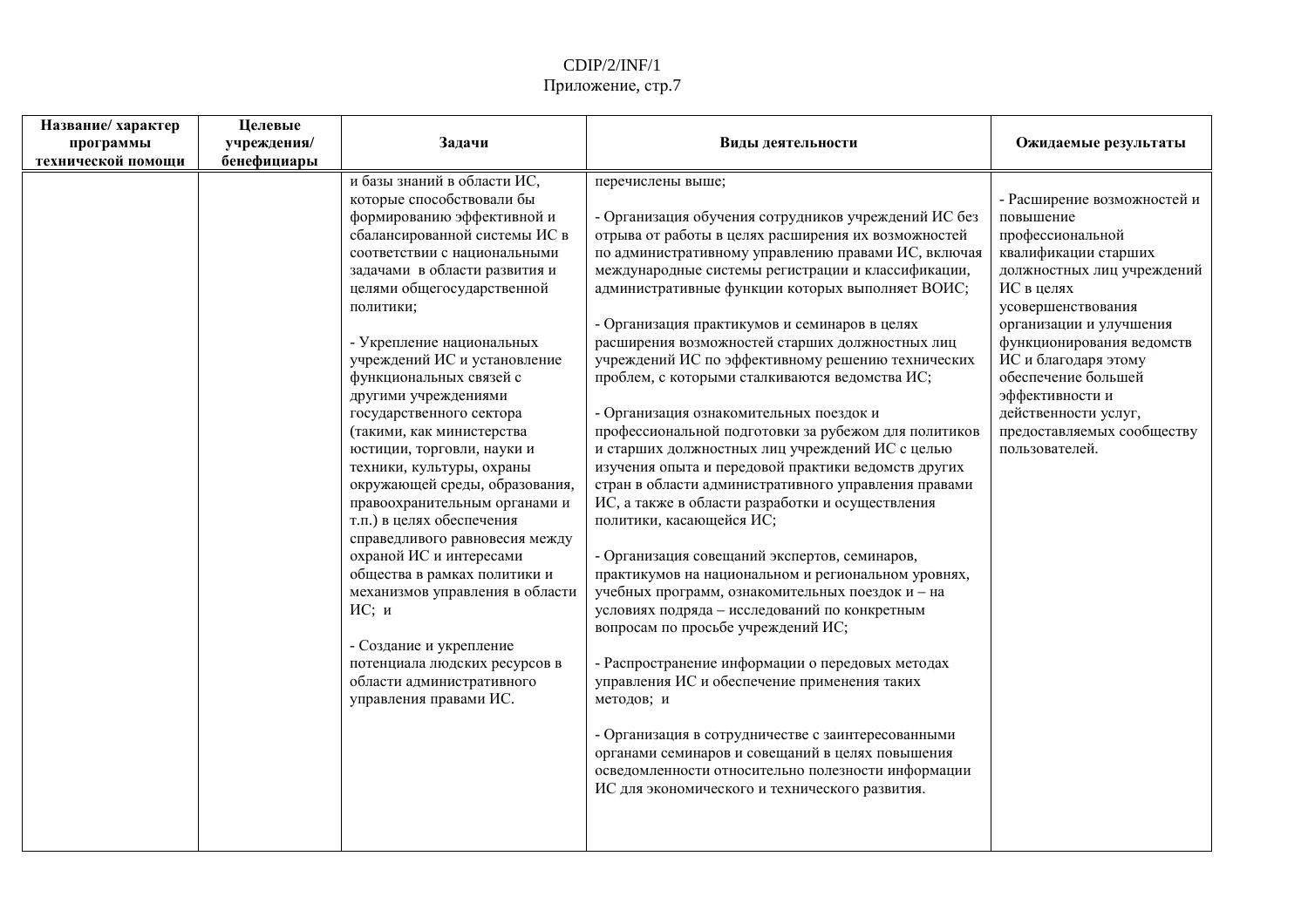| Название/ характер<br>программы<br>технической помощи                                                                                                     | Целевые<br>учреждения/<br>бенефициары                                   | Задачи                                                                                                                                                                                                                                                                                                                                                                                                                                                                                                                                                                                                                                       | Виды деятельности                                                                                                                                                                                                                                                                                                                                                                                                                                                                                                                                                                                                                                                                                                                                                                                                                                                                                                             | Ожидаемые результаты                                                                                                                                                                                                                                                                                                                                                     |
|-----------------------------------------------------------------------------------------------------------------------------------------------------------|-------------------------------------------------------------------------|----------------------------------------------------------------------------------------------------------------------------------------------------------------------------------------------------------------------------------------------------------------------------------------------------------------------------------------------------------------------------------------------------------------------------------------------------------------------------------------------------------------------------------------------------------------------------------------------------------------------------------------------|-------------------------------------------------------------------------------------------------------------------------------------------------------------------------------------------------------------------------------------------------------------------------------------------------------------------------------------------------------------------------------------------------------------------------------------------------------------------------------------------------------------------------------------------------------------------------------------------------------------------------------------------------------------------------------------------------------------------------------------------------------------------------------------------------------------------------------------------------------------------------------------------------------------------------------|--------------------------------------------------------------------------------------------------------------------------------------------------------------------------------------------------------------------------------------------------------------------------------------------------------------------------------------------------------------------------|
| 9. Укрепление<br>потенциала<br>учреждений,<br>оказывающих<br>поддержку<br>предпринимателям,<br>МСП <sup>1</sup> и творческим<br>отраслям, в области<br>ИС | Учреждения,<br>оказывающие<br>поддержку МСП и<br>творческим<br>отраслям | - Повышение<br>конкурентоспособности МСП<br>путем интеграции пакета услуг в<br>области ИС в действующие<br>программы учреждений,<br>оказывающих поддержку МСП;<br>- МСП являются не только<br>создателями, но и пользователями<br>ИС. Поэтому данная программа<br>помогает МСП не только<br>улучшить охрану своих<br>инноваций и творческих<br>произведений, управление ими и<br>их коммерческое использование,<br>но и сделать доступными эти<br>инновации и произведения для<br>широкой публики;<br>- Повышение<br>информированности<br>относительно интеллектуальной<br>собственности и ее роли в<br>управлении творческими<br>отраслями. | - Подготовка общих и специальных материалов по ИС<br>для предпринимателей (руководств, мультимедийных<br>продуктов, статей, тематических исследований и т.п.),<br>включая материалы, предназначенные для конкретных<br>секторов промышленности и сферы услуг;<br>- Перевод и адаптация вышеуказанных материалов с<br>учетом потребностей отдельных учреждений или стран,<br>включая учебную программу и материалы для курсов;<br>- Повышение информированности, укрепление<br>потенциала и проведение специализированных<br>мероприятий по подготовки инструкторов в<br>учреждениях, оказывающих поддержку МСП, с тем<br>чтобы эти учреждения могли предоставлять услуги,<br>направленные на повышение информированности и<br>укрепление потенциала в области ИС; и<br>- Публикация учебных материалов по конкретным<br>творческим отраслям и проведение с использованием<br>этих материалов двух- и трехдневных практикумов. | Расширение возможностей<br>учреждений, оказывающих<br>поддержку МСП, по<br>предоставлению услуг,<br>направленных на повышение<br>информированности и<br>укрепление потенциала МСП<br>в области ИС<br>Расширение знаний по<br>вопросам управления<br>интеллектуальной<br>собственностью, которыми<br>обладают учреждения,<br>оказывающие поддержку<br>творческим отраслям |
| 10. Учебные<br>программы по охране<br>ИС и управления ею                                                                                                  | Учебные и<br>научные<br>учреждения/<br>предприятия                      | Поддержка развивающихся стран<br>в оказании ими содействия своим<br>изобретателям на предприятиях и<br>в учебных и исследовательских<br>учреждениях в решении вопросов<br>охраны и коммерциализации<br>изобретений путем реализации                                                                                                                                                                                                                                                                                                                                                                                                          | - Четырехдневные учебные программы по вопросам<br>лицензирования, предусматривающие проведение<br>теоретических и практических занятий. Эти программы<br>основываются на учебных материалах, подготовленных<br>ВОИС. Однако каждый их вариант адаптирован к<br>различным национальным и региональным условиям с<br>учетом потребностей и интересов государств-членов.                                                                                                                                                                                                                                                                                                                                                                                                                                                                                                                                                         | Повышение<br>профессиональной<br>квалификации сотрудников<br>учреждений развивающихся<br>стран в области управления<br>активами ИС                                                                                                                                                                                                                                       |

 $\,1\,$ Такие учреждения включают государственные учреждения, отвечающие за оказание поддержки МСП, ведомства ИС, торговые палаты, бизнес-инкубаторы, университеты, подразделения по вопросам передачи технологии, технопарки, инновационные центры и т.п. Они могут осуществлять свою деятельность на национальном, субрегиональном или региональном уровнях.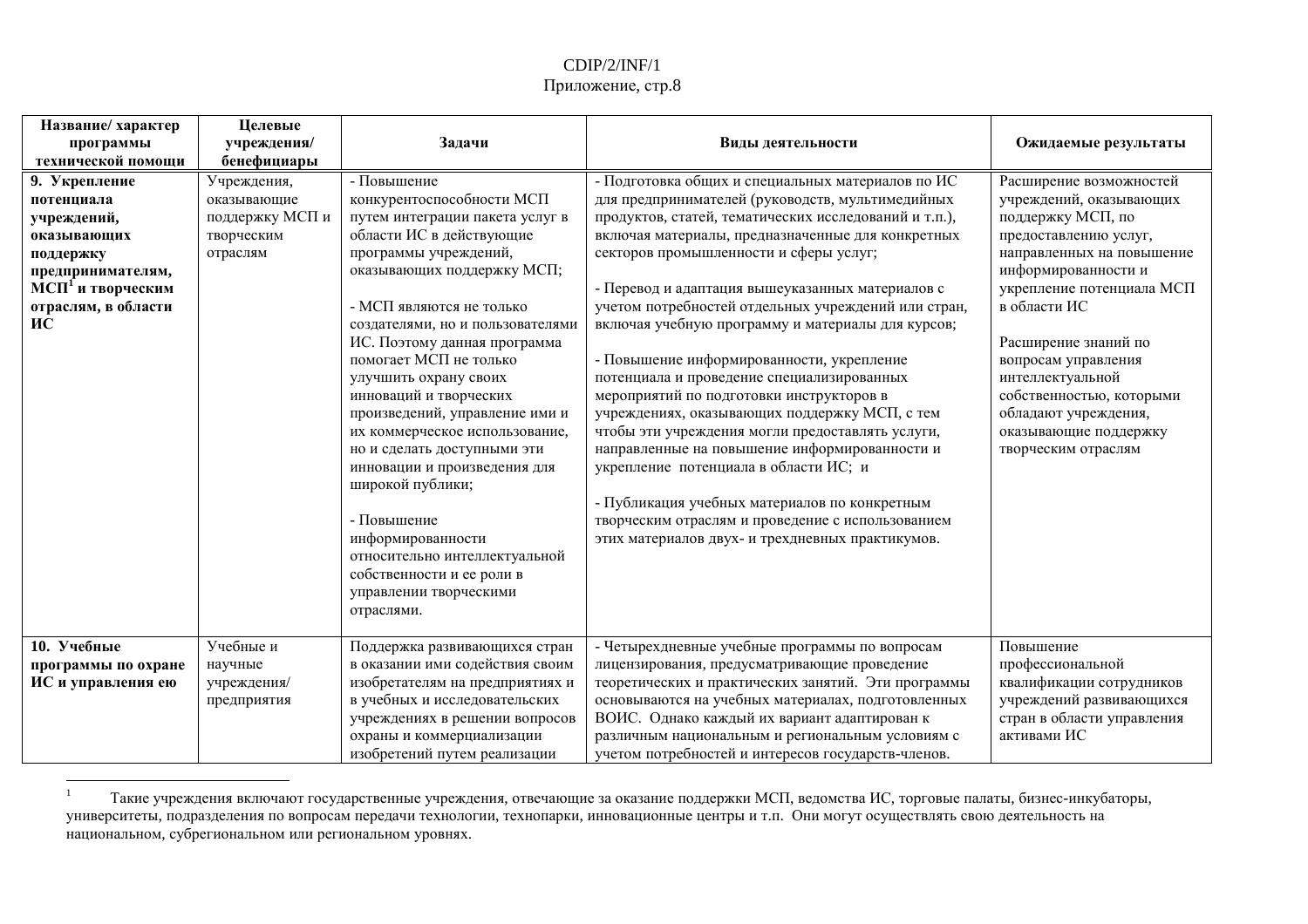| Название/ характер<br>программы<br>технической помощи                                                                                                                                            | Целевые<br>учреждения/<br>бенефициары                                                                                 | Задачи                                                                                                                                                                                                                                                                                                                                                                                                                                                                                                        | Виды деятельности                                                                                                                                                                                                                                                                                                                                                                                                                                                                                                                                                                                                                                                                                               | Ожидаемые результаты                                                                                                                                                                                                                                                                                                                                                                                                                                                                       |
|--------------------------------------------------------------------------------------------------------------------------------------------------------------------------------------------------|-----------------------------------------------------------------------------------------------------------------------|---------------------------------------------------------------------------------------------------------------------------------------------------------------------------------------------------------------------------------------------------------------------------------------------------------------------------------------------------------------------------------------------------------------------------------------------------------------------------------------------------------------|-----------------------------------------------------------------------------------------------------------------------------------------------------------------------------------------------------------------------------------------------------------------------------------------------------------------------------------------------------------------------------------------------------------------------------------------------------------------------------------------------------------------------------------------------------------------------------------------------------------------------------------------------------------------------------------------------------------------|--------------------------------------------------------------------------------------------------------------------------------------------------------------------------------------------------------------------------------------------------------------------------------------------------------------------------------------------------------------------------------------------------------------------------------------------------------------------------------------------|
|                                                                                                                                                                                                  |                                                                                                                       | таких индивидуализированных<br>учебных программ, как:<br>1) «Подготовка патентной<br>документации», 2) «Успешное<br>лицензирование технологии<br>(УЛТ)», 3) «Маркетинг ИС» и 4)<br>«Стоимостная оценка ИС».                                                                                                                                                                                                                                                                                                   | Программы для университетов и исследовательских<br>учреждений составлены также исходя из необходимости<br>обеспечения того, чтобы переговоры о заключении<br>лицензионных соглашений были направлены на<br>отстаивание общегосударственных интересов путем<br>широкой коммерциализации изобретений, сделанных в<br>университетах и исследовательских учреждениях;<br>- Четырех - пятидневные учебные программы,<br>посвященные вопросам переговоров по ИС с особым<br>упором на стоимостную оценку и маркетинг<br>нематериальных активов; и<br>- Семи - десятидневные учебные программы по вопросам<br>подготовки патентной документации с уделением<br>повышенного внимания отдельным техническим<br>областям. | Налаживание между<br>руководителями органов и<br>подразделений ИС<br>партнерских связей,<br>позволяющих активизировать<br>взаимодействие между<br>заинтересованными<br>сторонами в вопросах,<br>касающихся управления<br>технологиями                                                                                                                                                                                                                                                      |
| 11. Разработка,<br>созлание и<br>обеспечение<br>функционирования<br>механизмов,<br>облегчающих доступ<br>к технической<br>информации,<br>касающейся ИС, и<br>распространение<br>такой информации | Учреждения,<br>оказывающие<br>поддержку<br>предприниматель-<br>скому сектору, и<br>учебные и<br>научные<br>учреждения | - Содействие использованию<br>информации, касающейся ИС,<br>особенно патентной информации,<br>сообществами исследовательских<br>учреждений и коммерческих<br>предприятий в целях повышения<br>конкурентоспособности<br>сельскохозяйственного и<br>промышленного секторов на<br>национальном и глобальном<br>рынках;<br>- Разработка механизмов<br>использования связанной с ИС<br>технической информации и ИКТ;<br>- Создание ориентированных на<br>пользователей информационных<br>центров ИС, которые будут | - Содействие созданию специализированных центров<br>управления информацией об ИС;<br>- Создание субрегиональных, региональных и<br>международных баз данных для патентного поиска и<br>экспертизы (особенно в новых технических областях);<br>- Оказание дополнительных специализированных услуг;<br>- Предоставление необходимых информационных<br>технологий и оборудования для обеспечения<br>эффективного и бесперебойного функционирования<br>информационных центров ИС;<br>- Организация обучения сотрудников информационных<br>центров/подразделений ИС без отрыва от работы методам<br>патентного поиска и поиска патентной документации по<br>различным источникам и базам данных;                     | Эффективная инфраструктура<br>поддержки системы ИС для<br>обеспечения использования<br>патентной информации в<br>интересах технической<br>перестройки и развития<br>сельского хозяйства,<br>промышленности и сферы<br>услуг, а также оказания<br>других консультационных<br>услуг в области ИС<br>Предполагается, что<br>учреждения ИС, которым<br>будет оказана помощь, смогут<br>более эффективно<br>использовать техническую<br>информацию, содержащуюся<br>в базах данных об ИС, в том |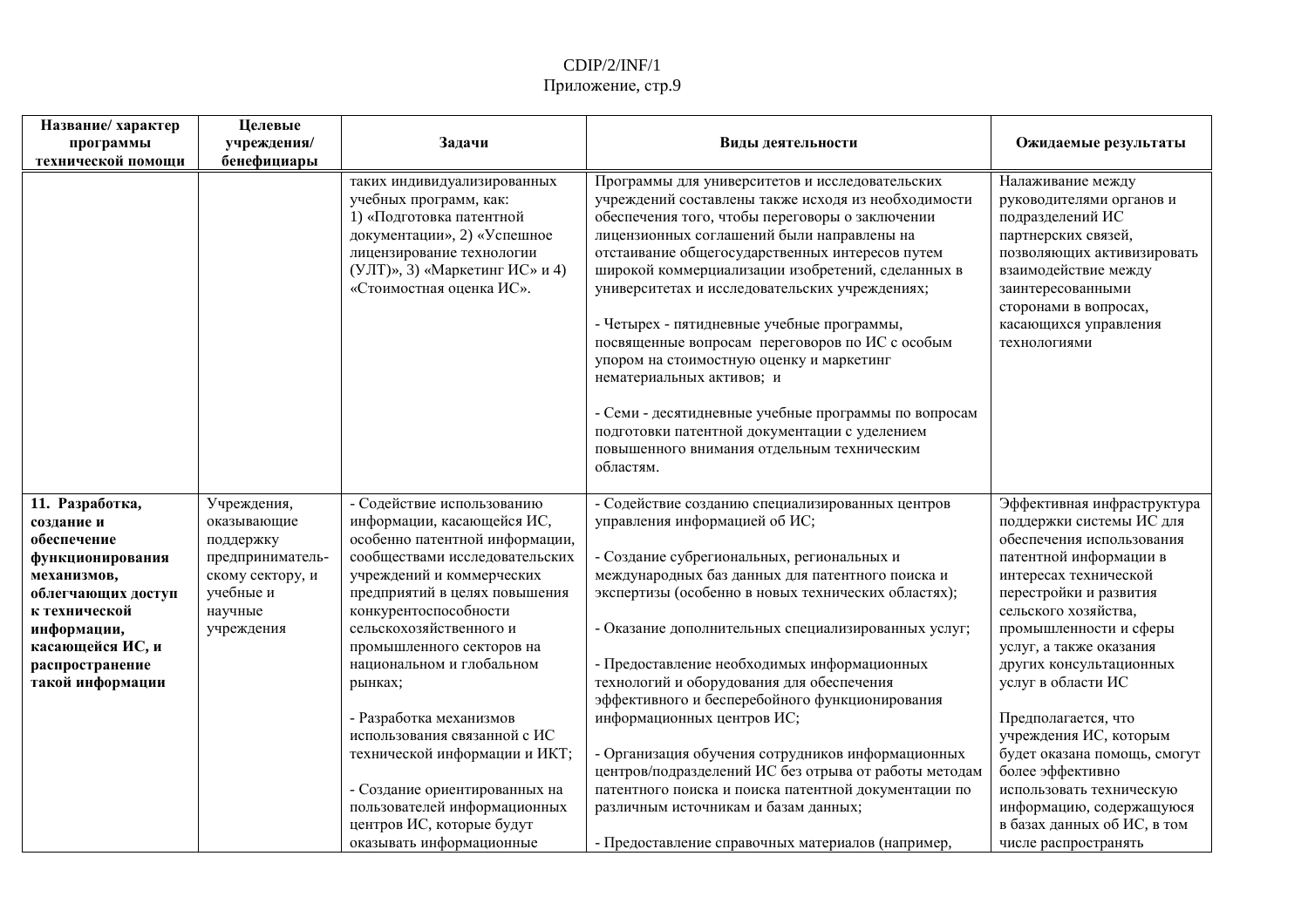| Название/ характер<br>программы<br>технической помощи | Целевые<br>учреждения/<br>бенефициары | Задачи                                                                                                 | Виды деятельности                                                                                                                                                                                                                                                                                                                                                                                                                                                                                                                                                                                                                                                                                                                                                                                                                                                                                                                                                                                                                                        | Ожидаемые результаты                                                                                                                                                                                                                                                                                                                                                                                                                                                                                                                                                                                                                                                                                                                                                          |
|-------------------------------------------------------|---------------------------------------|--------------------------------------------------------------------------------------------------------|----------------------------------------------------------------------------------------------------------------------------------------------------------------------------------------------------------------------------------------------------------------------------------------------------------------------------------------------------------------------------------------------------------------------------------------------------------------------------------------------------------------------------------------------------------------------------------------------------------------------------------------------------------------------------------------------------------------------------------------------------------------------------------------------------------------------------------------------------------------------------------------------------------------------------------------------------------------------------------------------------------------------------------------------------------|-------------------------------------------------------------------------------------------------------------------------------------------------------------------------------------------------------------------------------------------------------------------------------------------------------------------------------------------------------------------------------------------------------------------------------------------------------------------------------------------------------------------------------------------------------------------------------------------------------------------------------------------------------------------------------------------------------------------------------------------------------------------------------|
|                                                       |                                       | услуги в области ИС широкой<br>публике и пользовательскому<br>сообществу по принципу «одного<br>окна». | оптических дисков, публикаций, книг и т.п.) для целей<br>оснащения информационных центров ИС;<br>- Организация ознакомительных поездок и обучения за<br>рубежом в целях ознакомления с опытом и передовой<br>практикой информационных центров ИС других стран;<br>- Использование новых технологий ведомствами ПС и<br>АП для охвата широкого круга пользователей;<br>- Оказание помощи информационным центрам ИС в<br>проведении информационно-пропагандистских и<br>просветительских кампаний; и<br>- Создание информационно-консультационных центров<br>интеллектуальной собственности (ИКЦИС) в наименее<br>развитых странах на базе предоставленного и<br>установленного оборудования (такого, как компьютерная<br>техника и программы, принтеры и другое<br>соответствующее оборудование) и переданных<br>публикаций, организация программы повышения<br>квалификации персонала центров в различных<br>актуальных областях интеллектуальной собственности и<br>обеспечение оказания центрами необходимых услуг<br>широкой публике в этих областях. | патентную информацию,<br>которая отражает уровень<br>техники или является<br>общественным достоянием.<br>Расширение доступа к<br>информации об ИС благодаря<br>созданию открытых для<br>широкой публики<br>информационных центров<br>ИС, имеющих в своем<br>распоряжении современное<br>информационно-<br>коммуникационное<br>оборудование, базы данных и<br>оптические диски и<br>справочные материалы<br>Повышение степени<br>осознания широкой публикой<br>важности информации об ИС,<br>особенно патентной<br>информации, для научных<br>исследований и образования,<br>а также возможности ее<br>эффективного использования<br>в целях технического<br>развития<br>Эффективное использование<br>информации об ИС учеными,<br>исследователями,<br>предпринимателями и МСП |